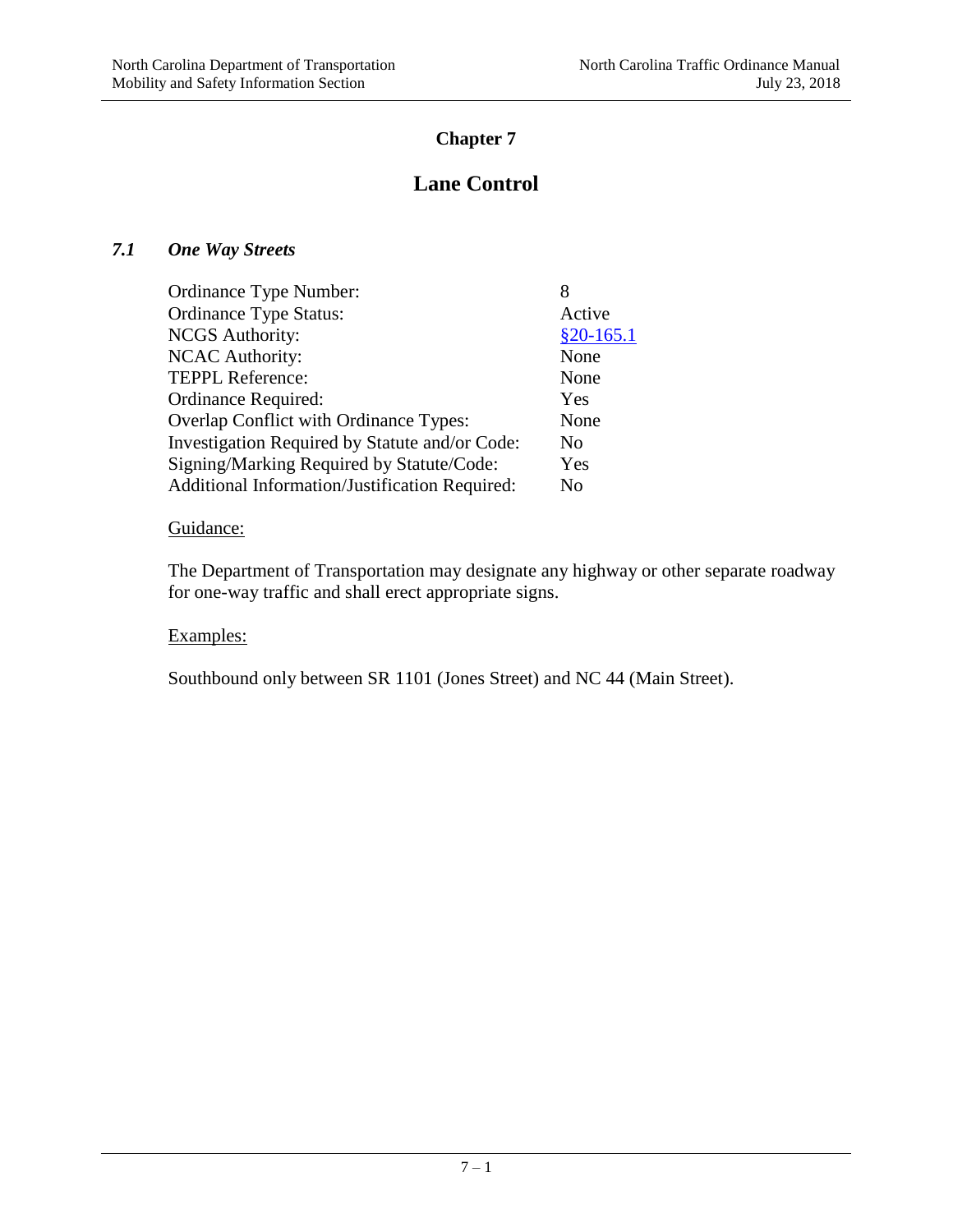# *7.2 Transitway*

| Ordinance Type Number:                         | 60              |
|------------------------------------------------|-----------------|
| <b>Ordinance Type Status:</b>                  | Active          |
| <b>NCGS</b> Authority:                         | $§20-146.2(a1)$ |
| <b>NCAC Authority:</b>                         | None            |
| <b>TEPPL Reference:</b>                        | None            |
| Ordinance Required:                            | Yes             |
| Overlap Conflict with Ordinance Types:         | 27, 60, 61, 81  |
| Investigation Required by Statute and/or Code: | N <sub>0</sub>  |
| Signing/Marking Required by Statute/Code:      | Yes             |
| Additional Information/Justification Required: | No              |
|                                                |                 |

#### Guidance:

One or more travel lanes may be designated as a transitway, shall be appropriately marked with signs or other markers, and shall be reserved for public transportation and/or for privately or publicly operated transportation vehicles as determined by the Department.

#### Examples:

The leftmost lane of US 74 (Freedom Boulevard) between 0.1 mile north of SR 1156 (Neil Street) and 0.1 mile south of McAdams Street.

The leftmost lane of US 74 (Freedom Boulevard) between 0.1 mile north of SR 1156 (Neil Street) and 0.1 mile south of McAdams Street (buses and taxis only).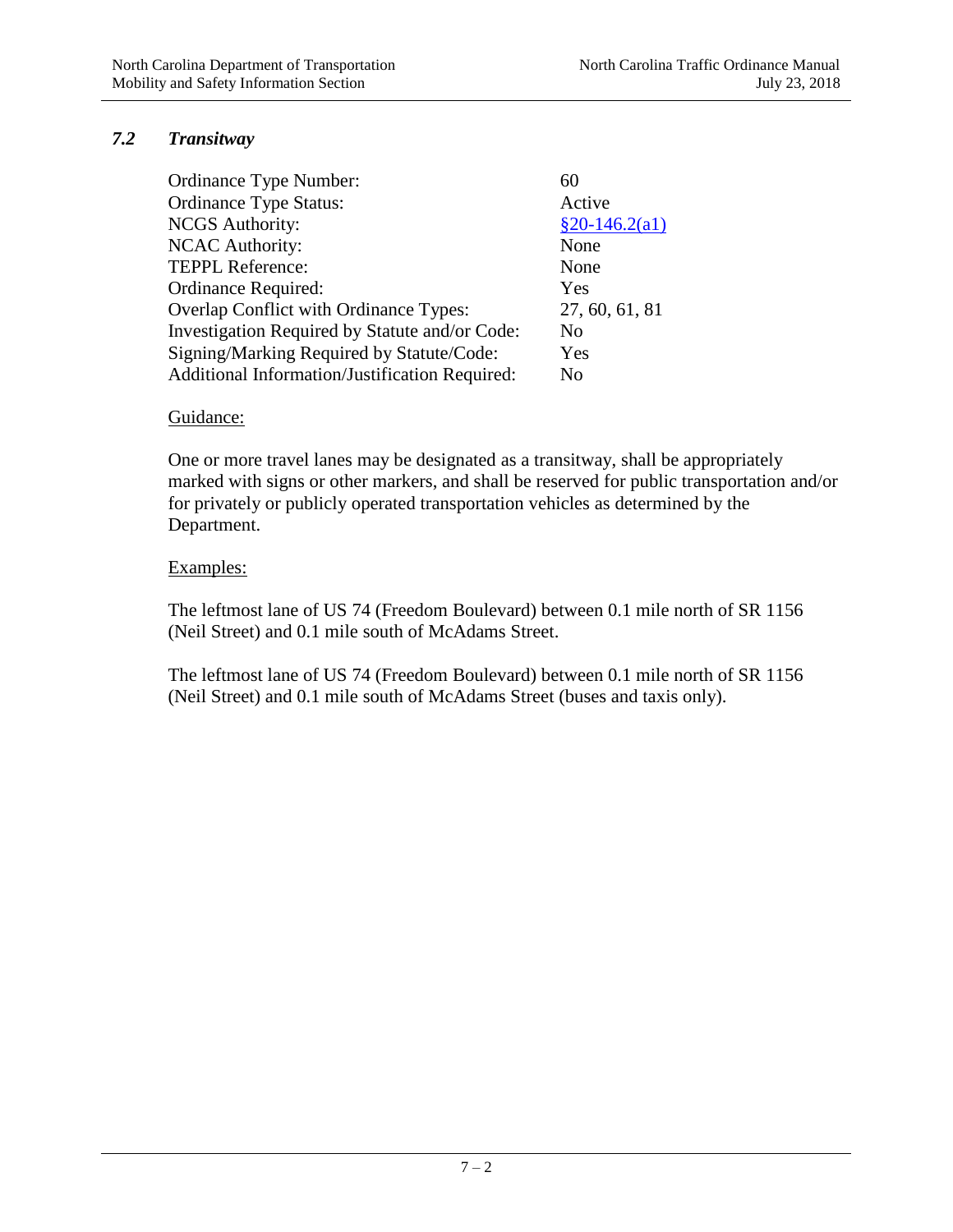# *7.3 HOV Lane*

| Ordinance Type Number:                         | 61             |
|------------------------------------------------|----------------|
| <b>Ordinance Type Status:</b>                  | Active         |
| <b>NCGS</b> Authority:                         | $§20-146.2(a)$ |
| <b>NCAC Authority:</b>                         | None           |
| <b>TEPPL Reference:</b>                        | $H-05$         |
| Ordinance Required:                            | Yes            |
| Overlap Conflict with Ordinance Types:         | 27, 60, 61, 81 |
| Investigation Required by Statute and/or Code: | No             |
| Signing/Marking Required by Statute/Code:      | Yes            |
| Additional Information/Justification Required: | No             |

#### Guidance:

One or more travel lanes may be designated as high occupancy vehicle (HOV) lanes, shall be appropriately marked with signs or other markers, and shall be reserved for privately or publicly operated buses, and automobiles or other vehicles with a specified number of passengers as determined by the Department.

Where access restrictions are applied on HOV lanes through designated signing and pavement markings, vehicles shall only cross into or out of an HOV lane at designated openings.

A motor vehicle shall not travel in a designated HOV lane if the motor vehicle has more than three axles, regardless of the number of occupants.

HOV lane restrictions shall not apply to any of the following:

- Motorcycles
- Vehicles designed to transport 15 or more passengers, regardless of the actual number of occupants
- Emergency vehicles (any law enforcement, fire, police, or other government vehicle, and any public and privately owned ambulance or emergency service vehicle, when responding to an emergency)
- Plug-in electric vehicles as defined in G.S. 20-4.01(28a), dedicated natural gas vehicles as defined in G.S. 20-4.01(5a), and fuel cell electric vehicles as defined in G.S. 20-4.01(12a), regardless of the number of passengers in the vehicle (but must be able to travel at the posted speed limit)

## Examples:

The leftmost lane between 0.58 miles west of SR 1443 (Broughton Road) and 0.92 miles east of SR 2526 (any vehicle with two or more passengers).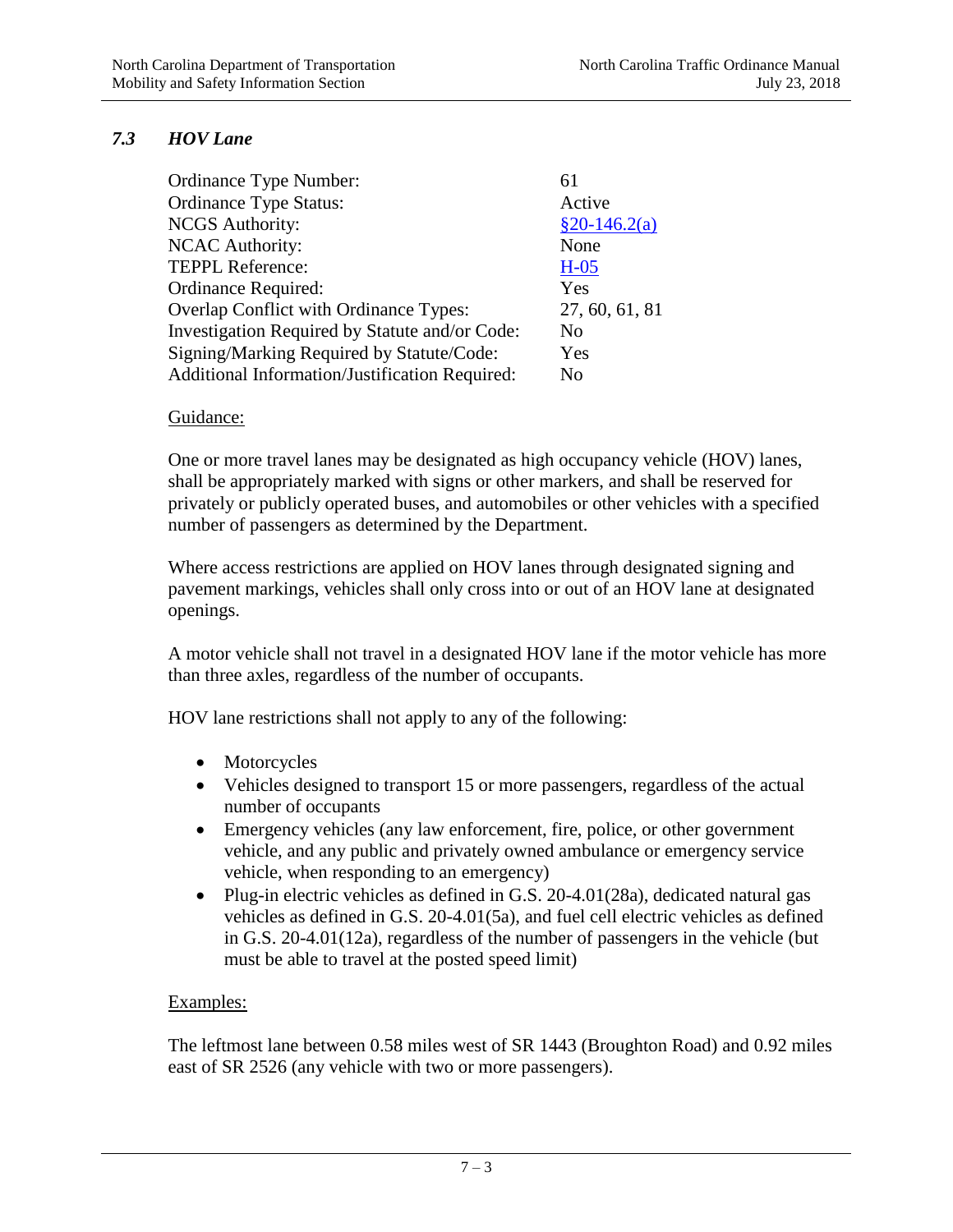# *7.4 Temporary Shoulder Lanes*

| Ordinance Type Number:                         | 62             |
|------------------------------------------------|----------------|
| <b>Ordinance Type Status:</b>                  | Active         |
| <b>NCGS</b> Authority:                         | $§20-146.2(b)$ |
| <b>NCAC Authority:</b>                         | None           |
| <b>TEPPL Reference:</b>                        | None           |
| Ordinance Required:                            | Yes            |
| Overlap Conflict with Ordinance Types:         | None           |
| Investigation Required by Statute and/or Code: | No             |
| Signing/Marking Required by Statute/Code:      | Yes            |
| Additional Information/Justification Required: | No             |

#### Guidance:

Shoulders of controlled access facilities and partially controlled access facilities may be designated as temporary travel lanes during peak traffic periods.

Vehicle types, peak traffic periods, and/or operating speed thresholds may be specified.

When these shoulders have been appropriately marked, it shall be unlawful to use these shoulders for stopping or emergency parking. Emergency parking areas shall be designated at other appropriate areas, off these shoulders, when available.

One example is the "Bus on Shoulder System" (BOSS) operated in Durham, Johnston, and Wake counties.

#### Examples:

Between 0.58 miles west of SR 1443 (Broughton Road) and 0.92 miles east of SR 2526 when operating speeds in the through travel lanes are lower than 35 MPH.

Between 0.58 miles west of SR 1443 (Broughton Road) and 0.92 miles east of SR 2526 when operating speeds in the through travel lanes are lower than 35 MPH (buses only).

Between 0.58 miles west of SR 1443 (Broughton Road) and 0.92 miles east of SR 2526 when operating speeds in the through travel lanes are lower than 35 MPH (between 4:00 p.m. and 6:00 p.m.).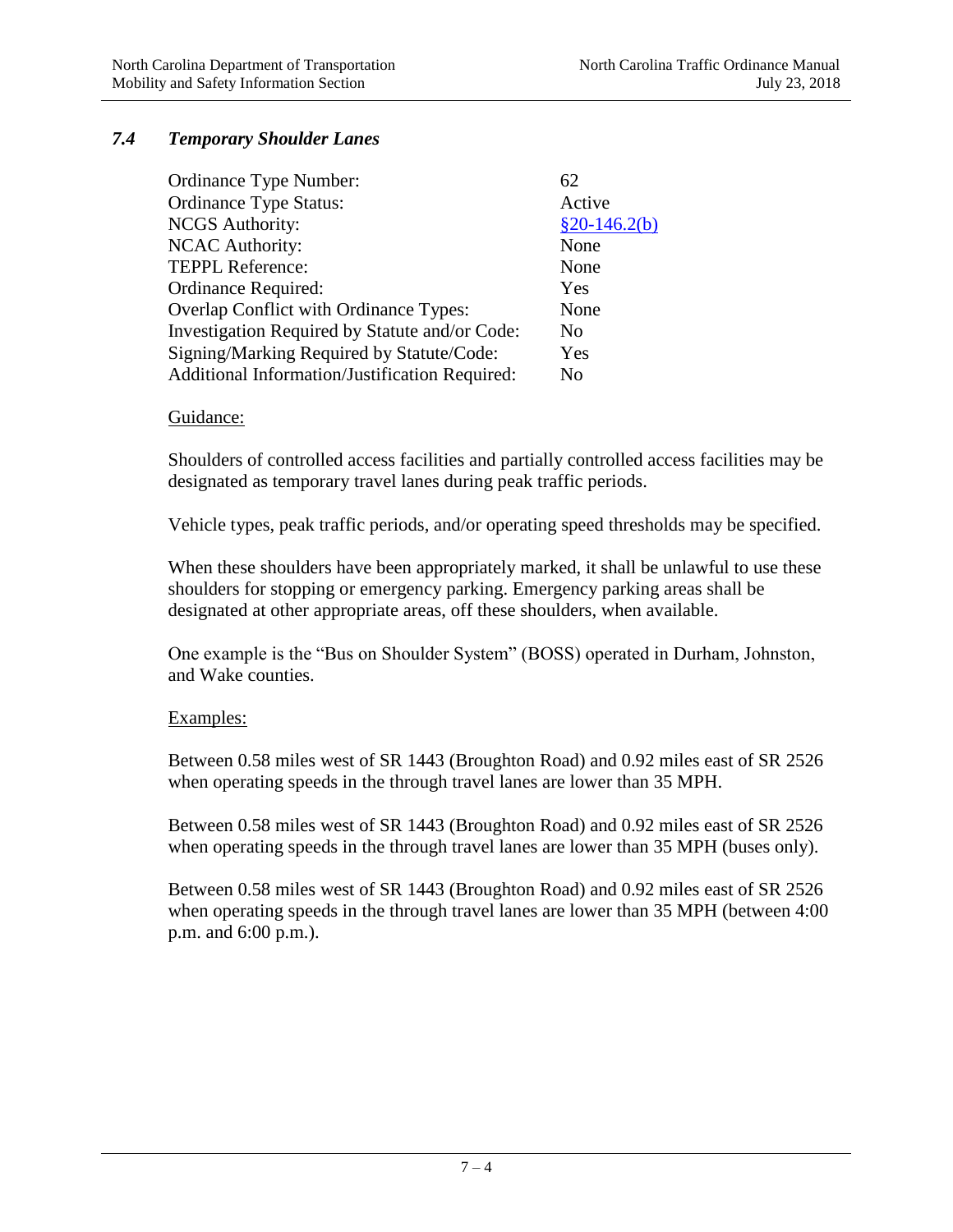# *7.5 Directional Flow Lanes*

| Ordinance Type Number:                         | 63             |
|------------------------------------------------|----------------|
| <b>Ordinance Type Status:</b>                  | Active         |
| <b>NCGS</b> Authority:                         | $§20-146.2(c)$ |
| <b>NCAC</b> Authority:                         | None           |
| <b>TEPPL Reference:</b>                        | None           |
| Ordinance Required:                            | Yes            |
| <b>Overlap Conflict with Ordinance Types:</b>  | 63             |
| Investigation Required by Statute and/or Code: | No             |
| Signing/Marking Required by Statute/Code:      | No             |
| Additional Information/Justification Required: | No             |

#### Guidance:

The Department may designate travel lanes for the directional flow of peak traffic. These travel lanes may be designated for specific time periods.

### Examples:

Between SR 1443 (Broughton Road) and SR 2526 (Alexander Road), between 7:00 a.m. and 9:00 a.m., and between 4:00 p.m. and 6:00 p.m., weekdays only.

Between NC 200 (Smith Street) and SR 1110 (Mattern Street), between 2 hours before and 2 hours after coliseum events.